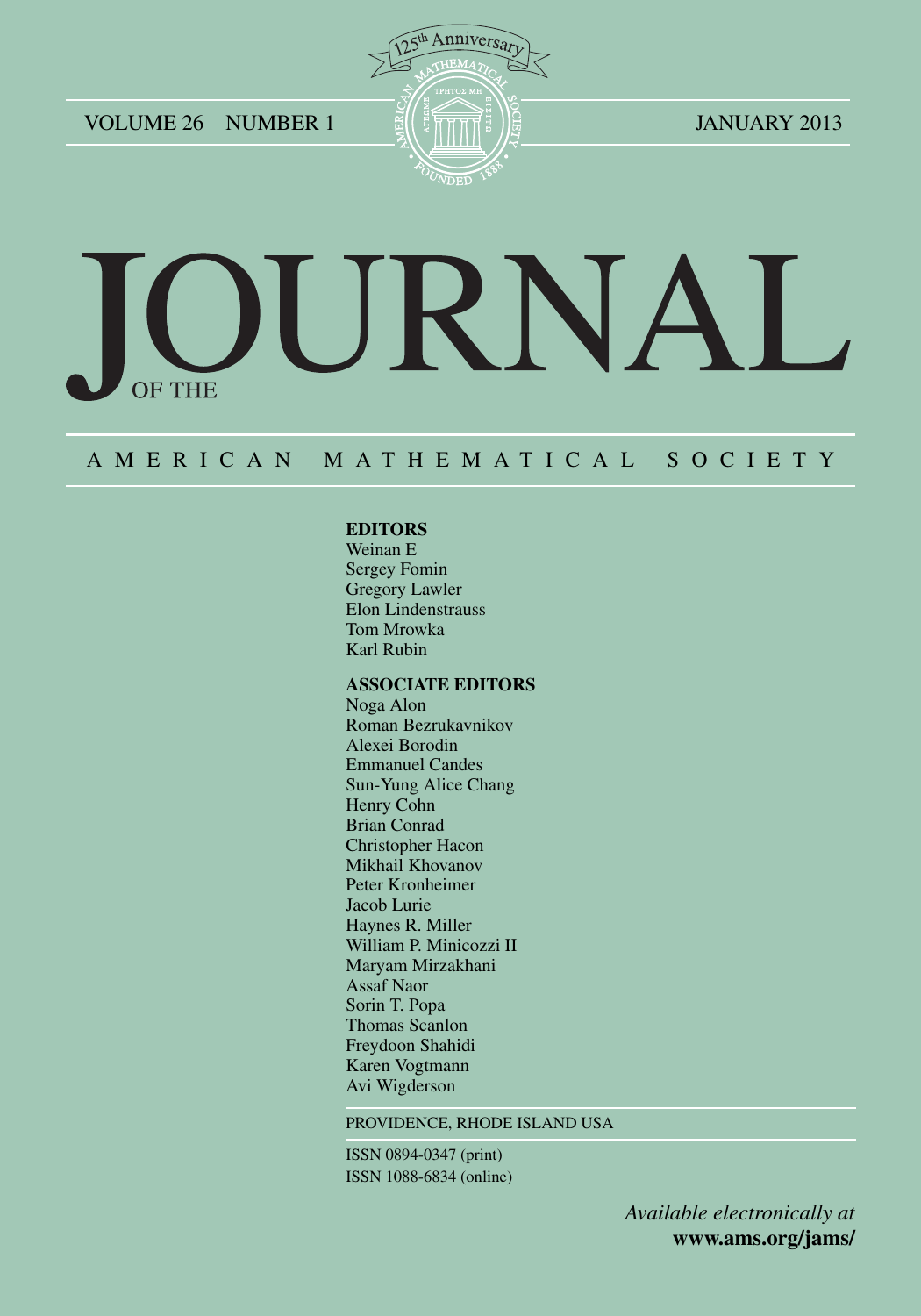#### **Journal of the American Mathematical Society**

This journal is devoted to research articles of the highest quality in all areas of pure and applied mathematics.

**Submission information.** See **Information for Authors** at the end of this issue.

**Publisher Item Identifier.** The Publisher Item Identifier (PII) appears at the top of the first page of each article published in this journal. This alphanumeric string of characters uniquely identifies each article and can be used for future cataloging, searching, and electronic retrieval.

**Postings to the AMS website.** Articles are posted to the AMS website individually after proof is returned from authors and before appearing in an issue.

**Subscription information.** The Journal of the American Mathematical Society is published quarterly and is also accessible electronically from www.ams.org/journals/. Subscription prices for Volume 26 (2013) are as follows: for paper delivery, US\$351 list, US\$280.80 institutional member, US\$315.90 corporate member, US\$210.60 individual member; for electronic delivery, US\$309 list, US\$247.20 institutional member, US\$278.10 corporate member, US\$185.40 individual member. Upon request, subscribers to paper delivery of this journal are also entitled to receive electronic delivery. If ordering the paper version, add US\$5 for delivery within the United States; US\$19 for delivery outside the United States. Subscription renewals are subject to late fees. See www.ams.org/journal-faq for more journal subscription information.

Back number information. For back issues see www.ams.org/bookstore.

Subscriptions and orders should be addressed to the American Mathematical Society, P.O. Box 845904, Boston, MA 02284-5904 USA. All orders must be accompanied by payment. Other correspondence should be addressed to 201 Charles Street, Providence, RI 02904-2294 USA.

**Copying and reprinting.** Material in this journal may be reproduced by any means for educational and scientific purposes without fee or permission with the exception of reproduction by services that collect fees for delivery of documents and provided that the customary acknowledgment of the source is given. This consent does not extend to other kinds of copying for general distribution, for advertising or promotional purposes, or for resale. Requests for permission for commercial use of material should be addressed to the Acquisitions Department, American Mathematical Society, 201 Charles Street, Providence, RI 02904-2294 USA. Requests can also be made by e-mail to reprint-permission@ams.org.

Excluded from these provisions is material in articles for which the author holds copyright. In such cases, requests for permission to use or reprint should be addressed directly to the author(s). (Copyright ownership is indicated in the notice in the lower right-hand corner of the first page of each article.)

The Journal of the American Mathematical Society (ISSN 0894-0347 (print); ISSN 1088-6834 (online)) is published quarterly by the American Mathematical Society at 201 Charles Street, Providence, RI 02904-2294 USA and is mailed from Providence, Rhode Island. Periodicals postage is paid at Providence, Rhode Island. Postmaster: Send address changes to Journal of the AMS, American Mathematical Society, 201 Charles Street, Providence, RI 02904-2294 USA.

-c 2013 by the American Mathematical Society. All rights reserved. This journal is indexed in Mathematical Reviews, Zentralblatt MATH, Science Citation Index<sup>®</sup>, Science Citation Index<sup>TM</sup>–Expanded, ISI Alerting Services<sup>SM</sup>,

CompuMath Citation Index<sup>®</sup>, and Current Contents<sup>®</sup>/Physical, Chemical & Earth Sciences. This journal is archived in Portico and in CLOCKSS.

Printed in the United States of America.

∞ The paper used in this journal is acid-free and falls within the guidelines established to ensure permanence and durability.

10 9 8 7 6 5 4 3 2 1 18 17 16 15 14 13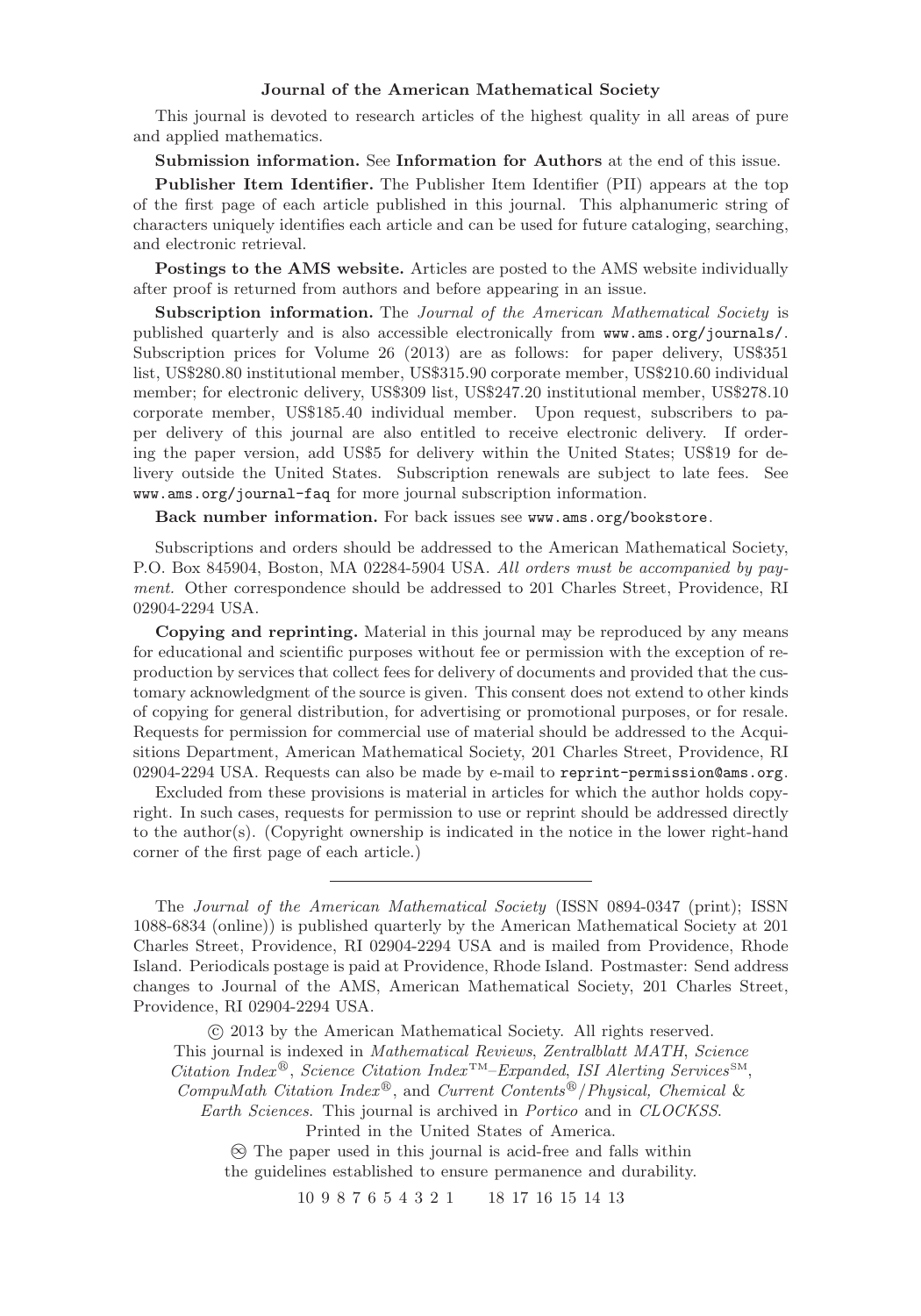# JOURNAL OF THE AMERICAN MATHEMATICAL SOCIETY **CONTENTS**

## Vol. 26, No. 1 January 2013

| <b>Howard Masur and Saul Schleimer, The geometry of the disk complex</b>                 | 1   |
|------------------------------------------------------------------------------------------|-----|
| <b>O. Savin,</b> Pointwise $C^{2,\alpha}$ estimates at the boundary for the Monge-Ampère |     |
|                                                                                          | 63  |
| Detelin Dosev, William B. Johnson, and Gideon Schechtman, Com-                           |     |
|                                                                                          | 101 |
|                                                                                          | 129 |
| David Fisher, Boris Kalinin, and Ralf Spatzier, with an appendix                         |     |
| by James F. Davis, Global rigidity of higher rank Anosov actions on                      |     |
|                                                                                          | 167 |
| <b>Payman L Kassaei,</b> Modularity lifting in parallel weight one                       | 199 |
| <b>Peter Scholze,</b> The Langlands-Kottwitz method and deformation spaces of            |     |
|                                                                                          | 227 |
| <b>Peter Scholze and Sug Woo Shin, On the cohomology of compact unitary</b>              |     |
| group Shimura varieties at ramified split places                                         | 261 |
|                                                                                          |     |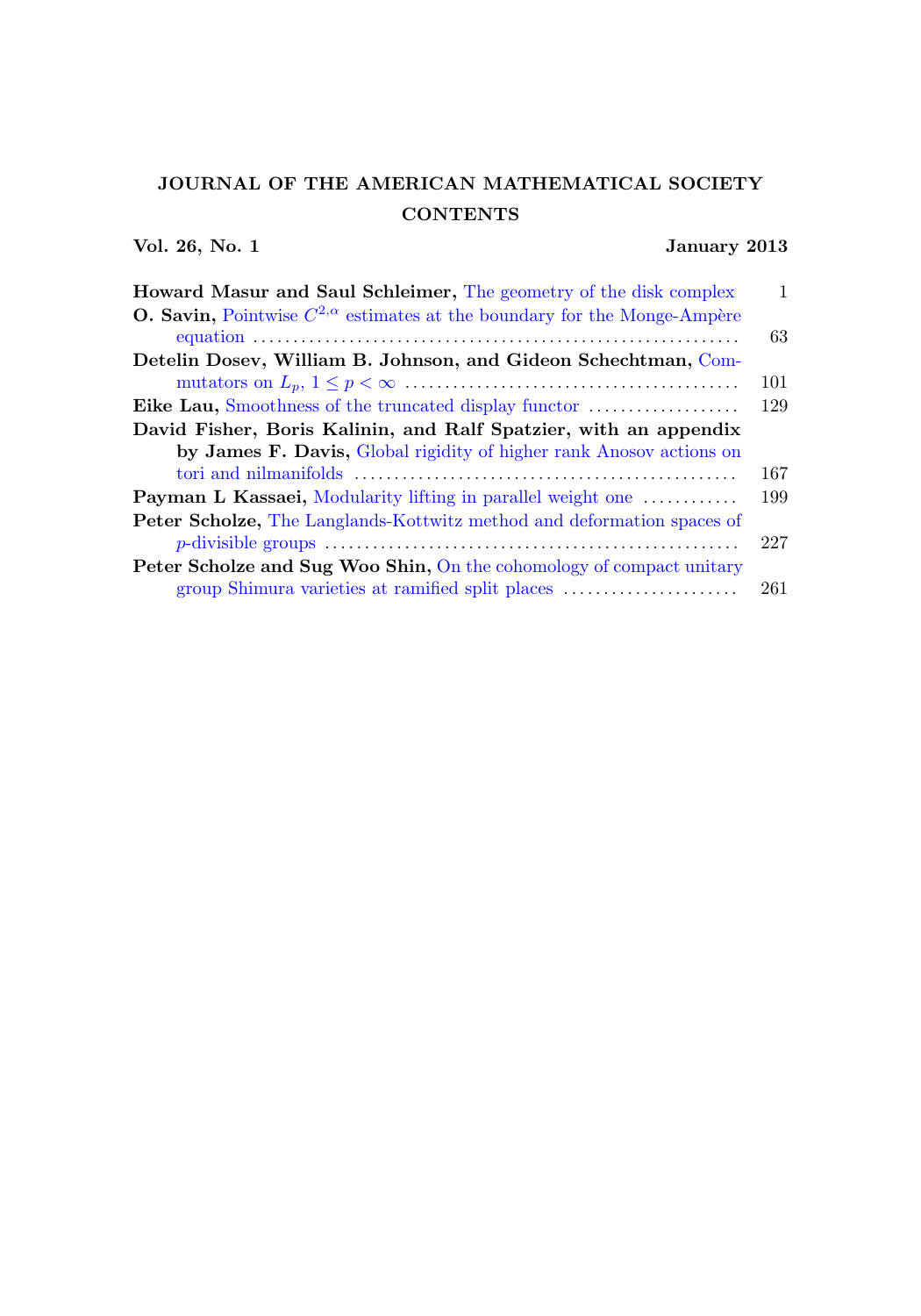#### **Editors**

Weinan E Department of Mathematics Fine Hall Princeton University Princeton, NJ 08544 USA weinan@math.princeton.edu

Gregory Lawler Department of Mathematics University of Chicago 5734 S. University Avenue Chicago, IL 60637 USA lawler@math.uchicago.edu

Tom Mrowka Department of Mathematics Massachusetts Institute of Technology 77 Massachusetts Avenue, Room 2–367 Cambridge, MA 02139-4307 USA mrowka@math.mit.edu

Sergey Fomin Department of Mathematics University of Michigan 530 Church Street Ann Arbor, MI 48109-1043 USA fomin@umich.edu

Elon Lindenstrauss Einstein Institute of Mathematics, Givat Ram The Hebrew University of Jerusalem Jerusalem, 91904, Israel elon@math.huji.ac.il

Karl Rubin Department of Mathematics University of California, Irvine Irvine, CA 92697-3875 USA krubin@math.uci.edu

#### **Associate Editors**

Noga Alon, Tel Aviv University, Israel Roman Bezrukavnikov, Massachusetts Institute of Technology Alexei Borodin, Massachusetts Institute of Technology Emmanuel Candes, California Institute of Technology Sun-Yung Alice Chang, Princeton University Henry Cohn, Microsoft Research New England Brian Conrad, Stanford University Christopher Hacon, University of Utah Mikhail Khovanov, Columbia University Peter Kronheimer, Harvard University Jacob Lurie, Harvard University Haynes R. Miller, Massachusetts Institute of Technology William P. Minicozzi II, Johns Hopkins University Maryam Mirzakhani, Stanford University Assaf Naor, New York University, Courant Institute Sorin T. Popa, University of California, Los Angeles Thomas Scanlon, University of California, Berkeley Freydoon Shahidi, Purdue University Karen Vogtmann, Cornell University Avi Wigderson, Institute for Advanced Study, Princeton

#### **Editorial Information**

Information on the backlog for this journal can be found on the AMS website starting from http://www.ams.org/jams.

In an effort to make articles available as quickly as possible, articles are posted to the AMS website individually after proof is returned from authors and before appearing in an issue.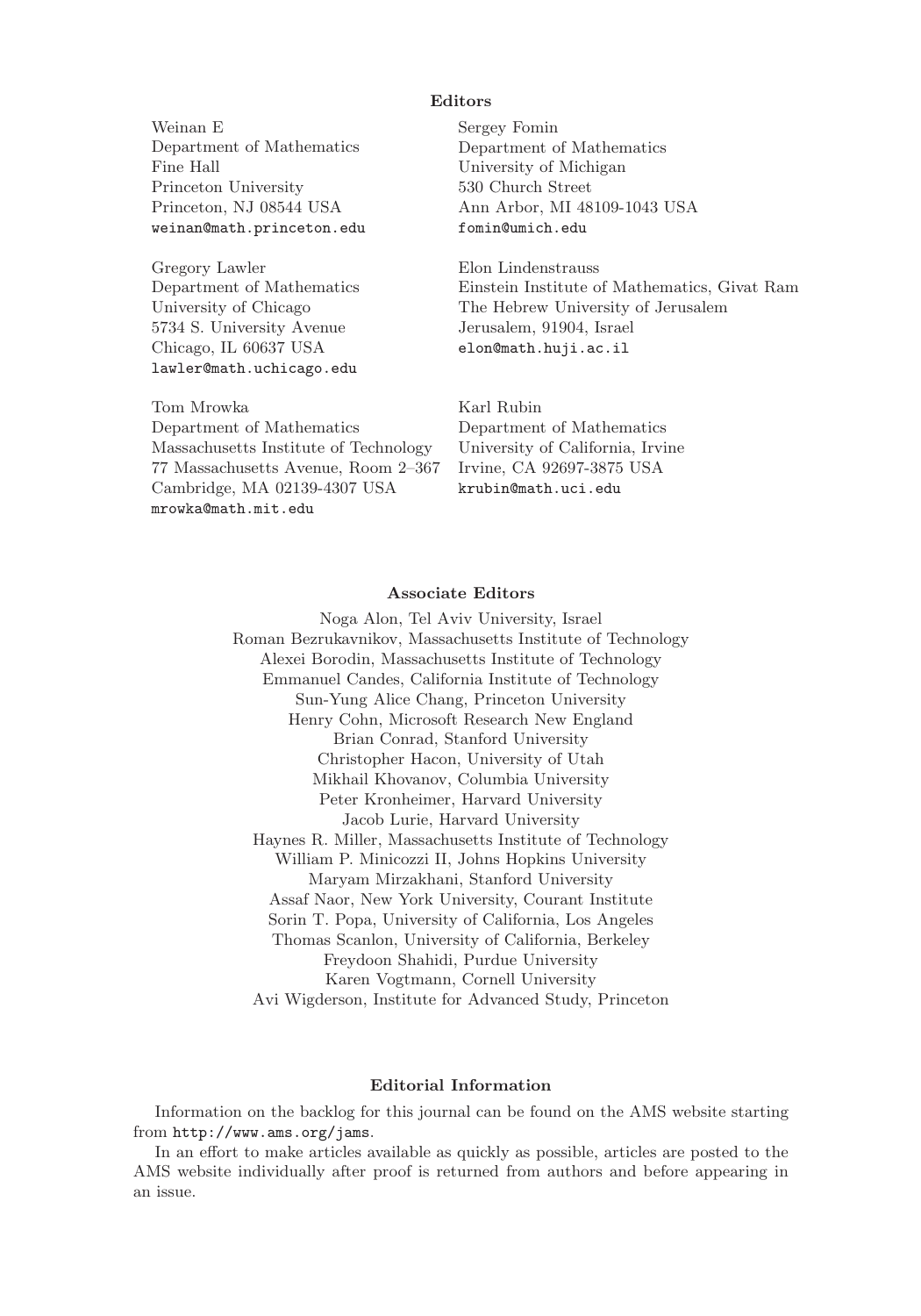A Consent to Publish is required before we can begin processing your paper. After a paper is accepted for publication, the Providence office will send a Consent to Publish and Copyright Agreement to all authors of the paper. By submitting a paper to this journal, authors certify that the manuscript has not been submitted to nor is it under consideration for publication by another journal, conference proceedings, or similar publication.

#### **Information for Authors**

**Initial submission.** The AMS uses Centralized Manuscript Processing for initial submission. Authors should submit a PDF file using the Initial Manuscript Submission form found at www.ams.org/submission/jams or should send one copy of the manuscript to the following address: Centralized Manuscript Processing, JOURNAL OF THE AMS, 201 Charles Street, Providence, RI 02904-2294 USA. If a paper copy is being forwarded to the AMS, indicate that it is for the Journal of the AMS and include the name of the corresponding author, contact information such as email address or mailing address, and the name of an appropriate Editor to review the paper (see the list of Editors above).

The first page must contain a *descriptive title* that is short, but informative; useless or vague phrases such as "some remarks about" or "concerning" should be avoided. Although an abstract is not required upon initial submission, upon acceptance authors will be requested to supply an abstract for the electronic version of this journal. The AMS offers free worldwide access to the electronic abstracts. An abstract should be at least one complete sentence and at most 300 words. No abstracts appear in the printed journal starting in 1998. Included with the footnotes to the paper should be the 2010 Mathematics Subject Classification representing the primary and secondary subjects of the article. The classifications are accessible from www.ams.org/msc/. The Mathematics Subject Classification footnote may be followed by a list of key words and phrases describing the subject matter of the article and taken from it. Journal abbreviations used in bibliographies are listed in the latest Mathematical Reviews annual index. The series abbreviations are also accessible from www.ams.org/msnhtml/serials.pdf. To help in preparing and verifying references, the AMS offers MR Lookup, a Reference Tool for Linking, at www.ams.org/mrlookup/.

**Electronically prepared manuscripts.** The AMS encourages electronically prepared manuscripts, with a strong preference for  $A\mathcal{M}S$ -LAT<sub>E</sub>X. To this end, the Society has prepared  $A_{\mathcal{M}}$ S-L<sup>A</sup>TEX author packages for each AMS publication. Author packages include instructions for preparing electronic manuscripts, samples, and a style file that generates the particular design specifications of that publication series. Articles properly prepared using the  $A_{\mathcal{M}}S$ -LAT<sub>E</sub>X style file and the \label and \ref commands automatically enable extensive intra-document linking to the bibliography and other elements of the article for searching electronically on the Web. Because linking must often be added manually to electronically prepared manuscripts in other forms of T<sub>E</sub>X, using  $\mathcal{A}_{\mathcal{M}}\mathcal{S}\text{-}\mathbb{F}\text{-}\mathrm{F}\mathrm{F}\mathrm{X}$  also reduces the amount of technical intervention once the files are received by the AMS. This results in fewer errors in processing and saves the author proofreading time.  $A_{\mathcal{M}}\mathcal{S}\text{-}L\text{-}T\text{-}F\text{-}X$ papers also move more efficiently through the production stream, helping to minimize publishing costs.

 $A_{\mathcal{M}}\mathcal{S}\text{-ETr}[X]$  is the highly preferred format of T<sub>E</sub>X, but author packages are also available in  $\mathcal{A}_{\mathcal{M}}\mathcal{S}$ -T<sub>E</sub>X. Those authors who make use of these style files from the beginning of the writing process will further reduce their own efforts. Manuscripts prepared electronically in LATEX or plain TEX are normally not acceptable due to the high amount of technical time required to insure that the file will run properly through the AMS in-house production system. LAT<sub>E</sub>X users will find that  $A_{\mathcal{M}}S$ -LAT<sub>E</sub>X is the same as LAT<sub>E</sub>X with additional commands to simplify the typesetting of mathematics, and users of plain T<sub>EX</sub> should have the foundation for learning  $A_{\mathcal{M}}S$ -L<sup>A</sup>T<sub>F</sub>X.

Authors may retrieve an author package for Journal of the AMS starting from www.ams.org/jams/jamsauthorpac.html or via FTP to ftp.ams.org (login as anonymous, enter your complete email address as password, and type cd pub/author-info). The AMS Author Handbook and the Instruction Manual are available in PDF format from the author package link. The author package can also be obtained free of charge by sending email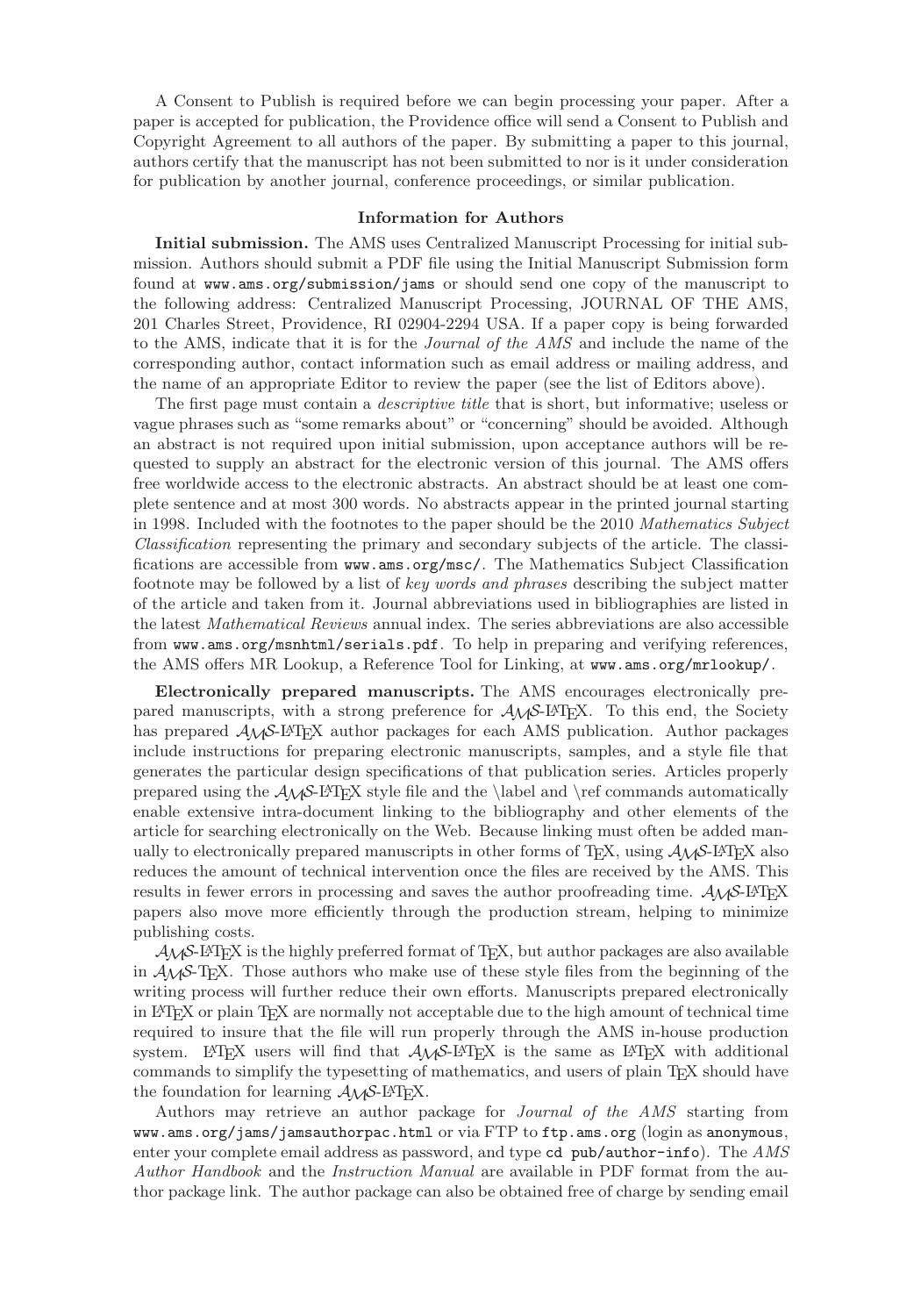to tech-support@ams.org or from the Publication Division, American Mathematical Society, 201 Charles Street, Providence, RI 02904-2294 USA. When requesting an author package, please specify  $\mathcal{A}_{\mathcal{M}}$ S-L<sup>A</sup>T<sub>E</sub>X or  $\mathcal{A}_{\mathcal{M}}$ S-T<sub>E</sub>X and the publication in which your paper will appear. Please be sure to include your complete email address.

After acceptance. The source files for the final version of the electronic manuscript should be sent to the Providence office immediately after the paper has been accepted for publication. The author should also submit a PDF of the final version of the paper to the Editor, who will forward a copy to the Providence office. Accepted electronically prepared manuscripts can be submitted via the Web at www.ams.org/submit-book-journal/, sent via email to pub-submit@ams.org, or sent on CD to the Electronic Prepress Department, American Mathematical Society, 201 Charles Street, Providence, RI 02904-2294 USA. When sending a manuscript electronically via email or CD, please be sure to include a message indicating in which publication the paper has been accepted. No corrections will be accepted electronically. Authors must mark their changes on their proof copies and return them to the Providence office. Complete instructions on how to send files are included in the author package.

**Electronic graphics.** Comprehensive instructions on preparing graphics are available from www.ams.org/authors/journals.html. A few of the major requirements are given here.

Submit files for graphics as EPS (Encapsulated PostScript) files. This includes graphics originated via a graphics application as well as scanned photographs or other computergenerated images. If this is not possible, TIFF files are acceptable as long as they can be opened in Adobe Photoshop or Illustrator.

Authors using graphics packages for the creation of electronic art should also avoid the use of any lines thinner than 0.5 points in width. Many graphics packages allow the user to specify a "hairline" for a very thin line. Hairlines often look acceptable when proofed on a typical laser printer. However, when produced on a high-resolution laser imagesetter, hairlines become nearly invisible and will be lost entirely in the final printing process.

Screens should be set to values between 15% and 85%. Screens which fall outside of this range are too light or too dark to print correctly. Variations of screens within a graphic should be no less than 10%.

**AMS policy on making changes to articles after posting.** Articles are posted to the AMS website individually after proof is returned from authors and before appearing in an issue. To preserve the integrity of electronically published articles, once an article is individually posted to the AMS website but not yet in an issue, changes cannot be made in place in the paper. However, an "Added after posting" section may be added to the paper right before the References when there is a critical error in the content of the paper. The "Added after posting" section gives the author an opportunity to correct this type of critical error before the article is put into an issue for printing and before it is then reposted with the issue. The "Added after posting" section remains a permanent part of the paper. The AMS does not keep author-related information, such as affiliation, current address, and email address, up to date after a paper is initially posted.

Once the article is assigned to an issue, even if the issue has not yet been posted to the AMS website corrections may be made to the paper by submitting a traditional errata article. The errata article will appear in a future print issue and will link back and forth on the Web to the original article online.

**Secure manuscript tracking on the Web.** Authors can track their manuscripts through the AMS journal production process using the personal AMS ID and Article ID printed in the upper right-hand corner of the Consent to Publish form sent to each author who publishes in AMS journals. Access to the tracking system is available from www.ams.org/mstrack/. An explanation of each production step is provided on the Web through links from the manuscript tracking screen. Questions can be sent to jams-query@ams.org.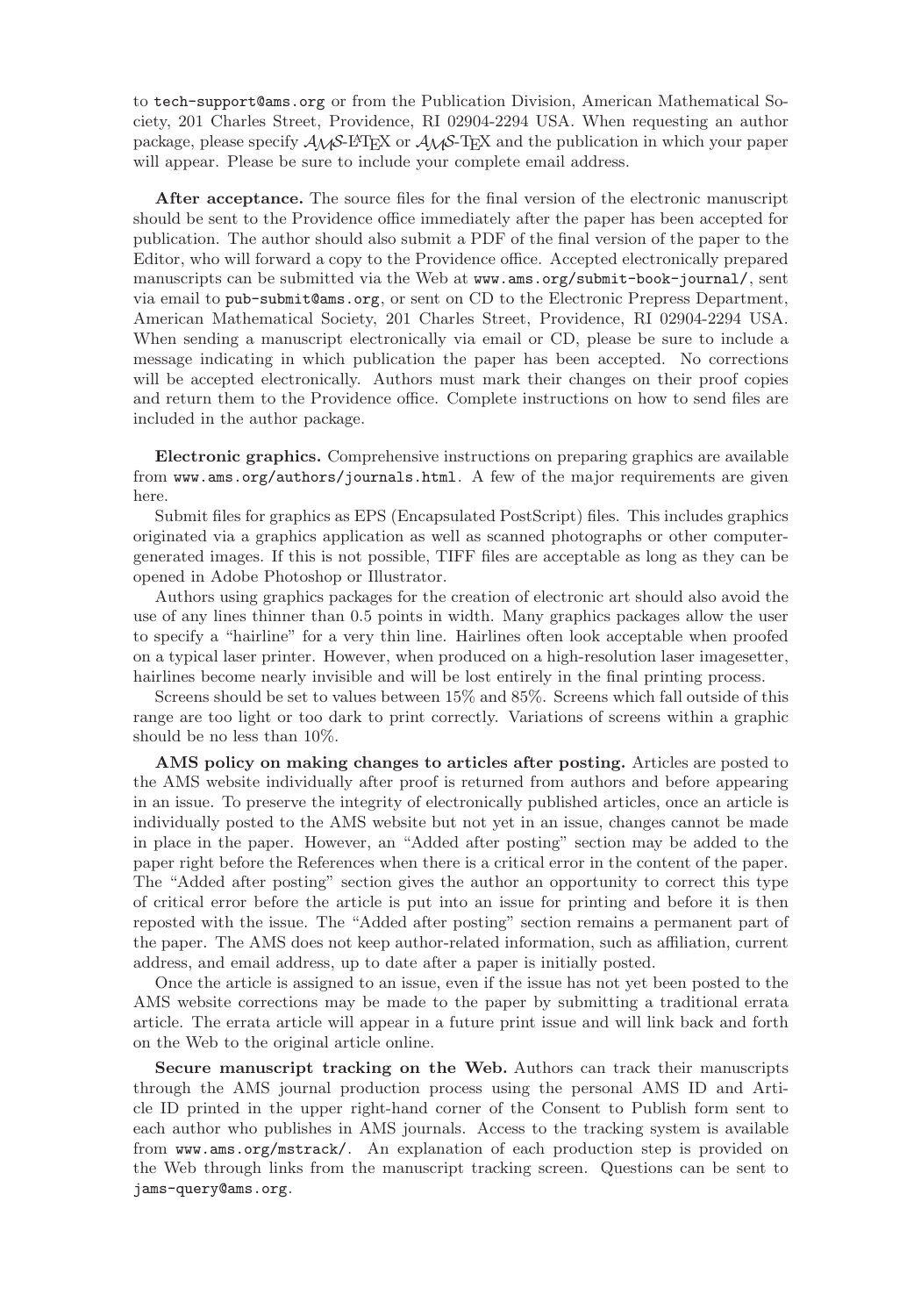**Inquiries.** Any inquiries concerning a paper that has been accepted for publication that cannot be answered via the manuscript tracking system mentioned above should be sent to jams-query@ams.org or directly to the Electronic Prepress Department, American Mathematical Society, 201 Charles Street, Providence, RI 02904-2294 USA.